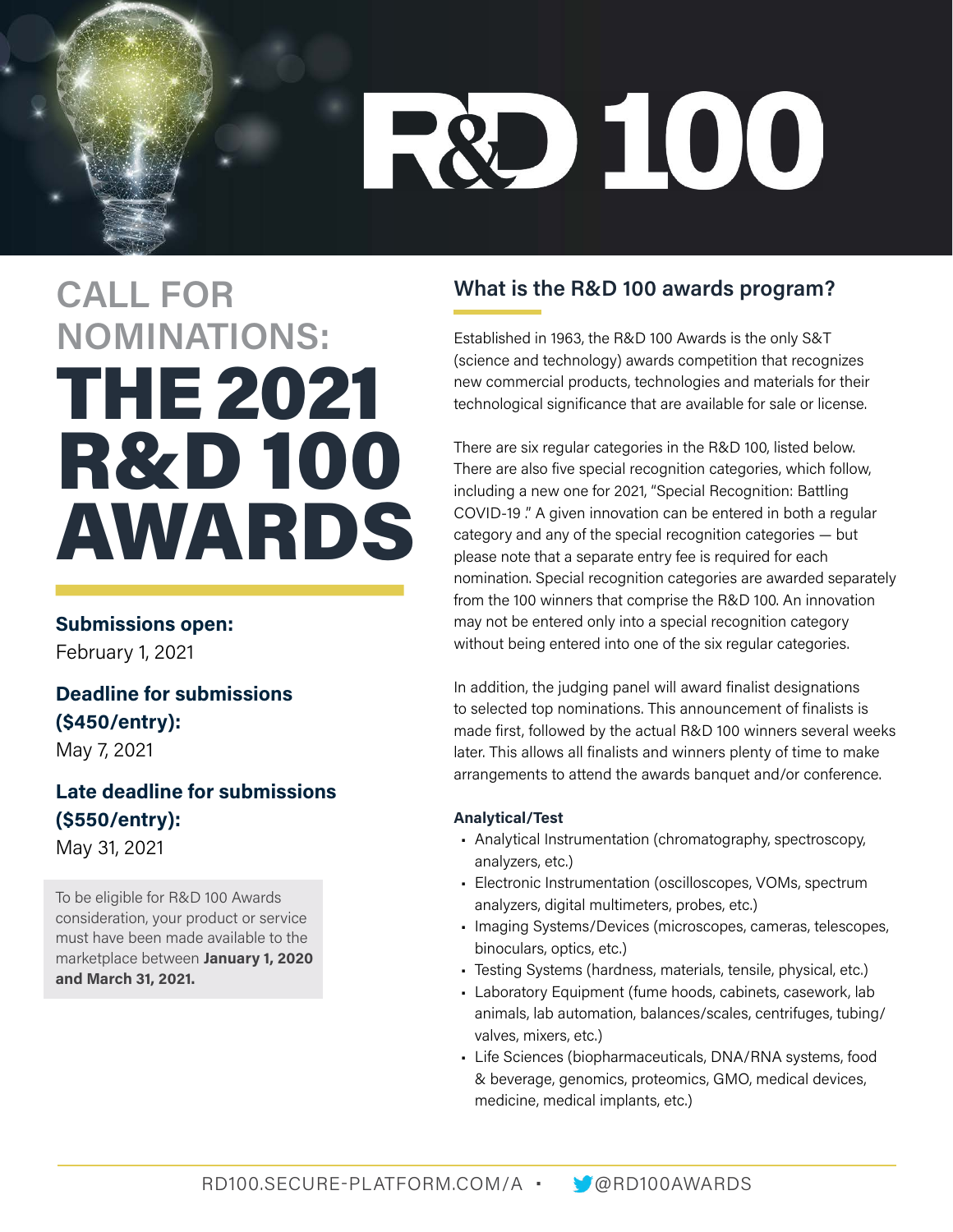### **DECE**

#### **IT/Electrical**

- Electrical Devices (motors, switches, lighting systems, etc.)
- Information Technologies (computers, cell phones, printers, storage systems, supercomputers, computer hardware, operating systems, cloud computing, big data, data mining, data security, etc.)
- Communication Systems/Devices (wireless, broadband, networking systems, routers, wearables, lidar/radar, space communications, etc.)
- Safety & Security (sensing, detecting, monitoring, alarm systems, access point/portals, isolation systems, barriers, etc.)
- Beam Instrumentation (x-ray, neutron, proton, gamma ray, etc.)
- Lasers & Photonics (CO2 lasers, solid-state lasers, LEDs, synchrotron items, etc.)

#### **Mechanical/Materials**

- Chemical & Gases (chemicals, powders, rare gases, reagents, etc.)
- Energy Systems/Components (energy modeling software, fuel cells,hybrid systems, IC engines, nuclear, PV, etc.)
- Environmental Systems/Instruments (carbon capture, filtering systems, mercury capture, pH meters, precipitators, etc.)
- Materials (adhesives, alloys, ceramics, composites, metals, paints, plastics, polymers, etc.)
- Mechanical Systems (air-handling systems, gears, heating and cooling systems, pumps robotics, structural components, thermal devices, transmissions, etc.)
- Thin Film & Vacuum (deposition systems, lithography, semiconductor processing, vacuum pumps/ chambers, vacuum valves, etc.)

#### **Process/Prototyping**

- Process Systems (mixing, formulating, distilling, baking, coating, etc.)
- Additive Manufacturing (3-D printing, rapid prototyping)
- Supply Chain (management, operations, etc.)
- Process Improvement (design, production, distribution strategies)

#### **Software/Services**

- Military/Aerospace/Law Enforcement Devices (air traffic control tech, de-icing solutions, drones, flight simulators, forensic tools, weapons, etc.)
- Safety & Security (alarm systems, access point/portals, barriers, detecting, isolation systems, sensing, monitoring, etc.)
- Software (chemistry, process and analysis, reporting, simulation, visualization)

#### **Other**

• Any Products or Services that do NOT fall into the above stated categories. U.S. Universities / Medical Centers can apply under "Other."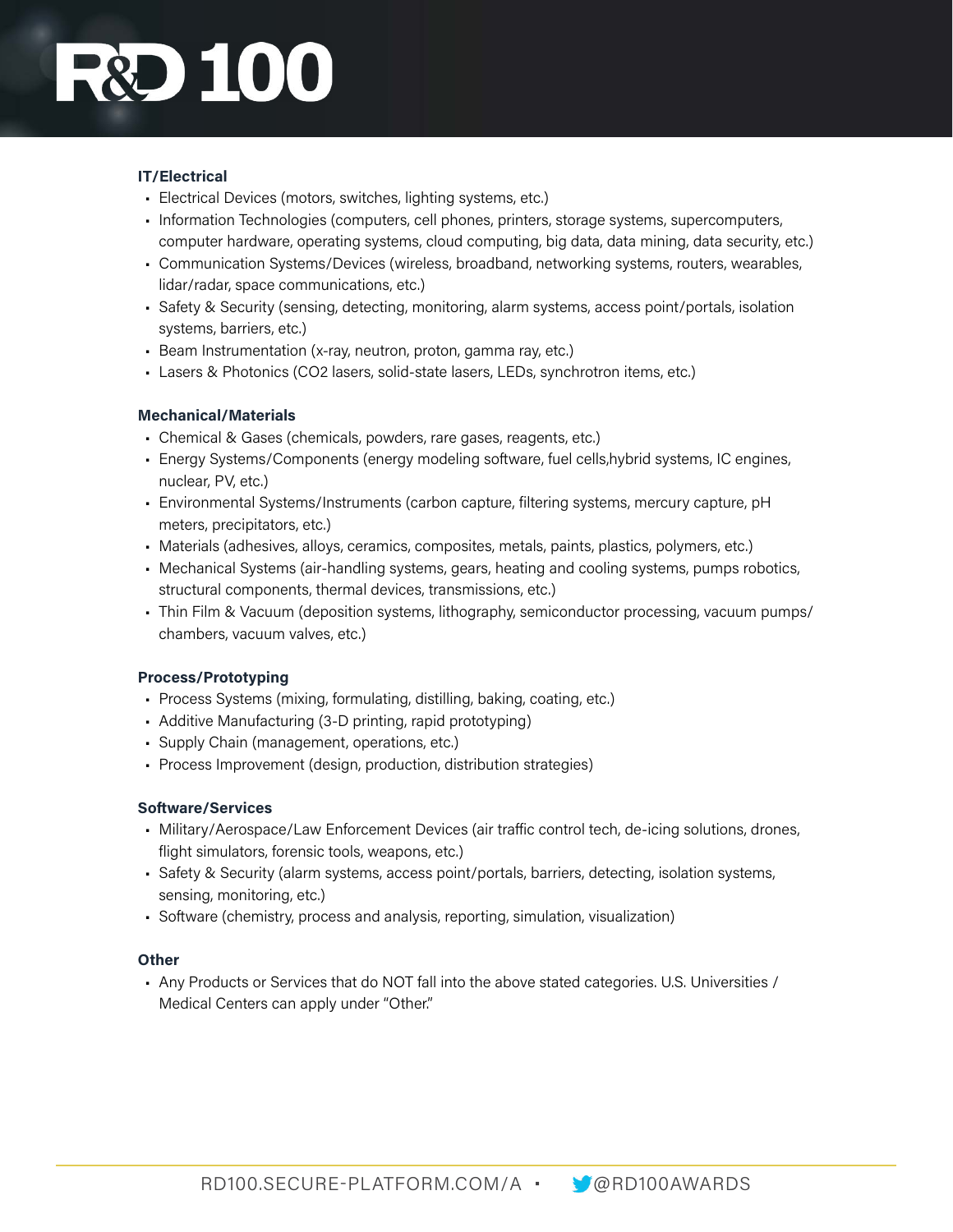## **DEC**

#### **Special Recognition: Corporate Social Responsibility**

This award honors organizational efforts to be a greater corporate member of society, from a local to global level. Good works criteria may include, but isn't limited to, efforts to curb carbon footprint reduction, efforts in third-world countries, better prosthetics for wounded soldiers, LEED green building certification, local fundraising efforts, scholarship programs and involvement and/or contributions to the STEM community.

#### **Special Recognition: Green Tech**

From an engineering and societal perspective, efficiency and environmental factors play an increasingly important role in the world today. R&D World wants to recognize those innovations that help make our environment greener and our goal towards energy reduction closer.

#### **Special Recognition: Market Disruptor – Products**

This award is designed to highlight any product from any category as one that has changed the game in any industry. No matter what the specific product is, the focus should be on industry impact. Was your product a game changer in the last year?

#### **Special Recognition: Market Disruptor – Services**

This award is designed to highlight any service from any category as one that forever changed the R&D industry or a particular vertical within the industry. No matter what the specific service is, the focus should be on industry impact.



#### **Special Recognition: Battling COVID-19**

This award is designed to highlight any innovation that was employed do battle the worldwide COVID-19 pandemic. This is not limited to medical or pharmaceutical entries — newly developed products and services as diverse as software, safety equipment or AI that had an impact will be considered.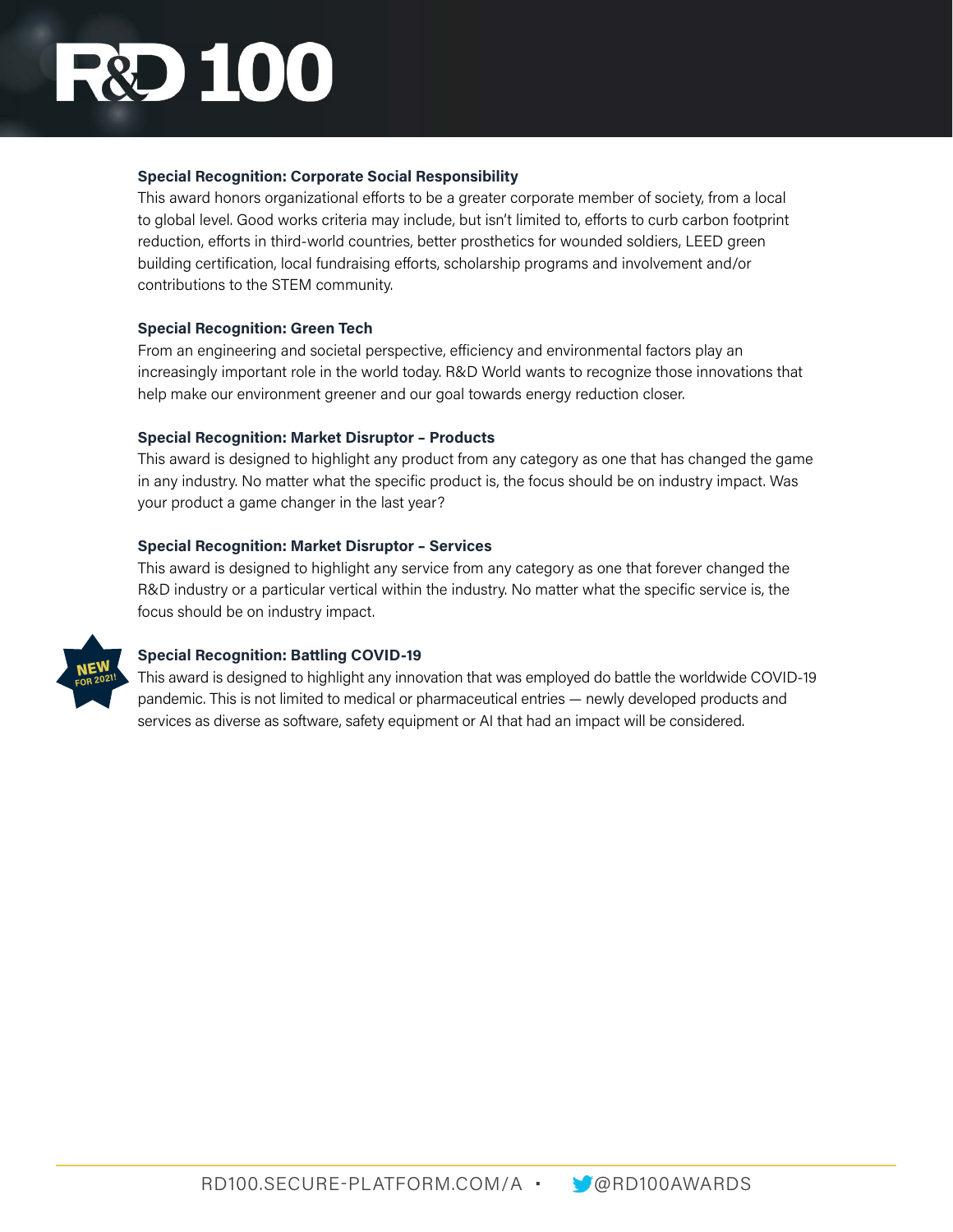## **R&D 100**

#### **What does the submission form ask for?**

The online submission form asks for a variety of information, and the submitter can upload supporting documents, images, videos, and more. The basic information asked for includes:

- Category selected
- Name of the primary submitting organization
- Name(s) of co-developing organization(s), if applicable
- Product/service brand name
- When product was introduced to the market
- If subject to regulatory approval, has it been approved?
- Price of product/service in U.S. dollars?
- Short product description
- Type of submitting institution
- Submitter's relation to entered product/service?
- Photo(s), up to four
- Video(s), up to six
- What does the product or technology do?
- How does the product operate?
- How does it improve upon competitive products or technologies?
- Optional: matrix or table of how key features compare to existing products

#### **Other frequently asked questions**

Interested in submitting an exceptional product or process to the R&D 100 Awards but aren't sure how to get started?

#### **Why should I enter?**

Since 1963, the R&D 100 Awards program has identified and celebrated the top 100 revolutionary technologies of the past year. Submitting your product or process to be considered by our panel of expert judges could earn it a place among an amazing group of finalists and winners from the last 57 years. Past R&D 100 Awards recipients include established Fortune 500 companies and federally funded research institutions, as well as academic and government labs and smaller companies. Their leading products, technologies and services will make a difference in a wide range of industries and together represent a bright future for science and innovation in the years to come. Current and past winners share in the pride of achievement and global recognition that an R&D 100 Award offers. Submit your entry online at *<https://rd100.secure-platform.com/a>*.

#### **How many entries do you typically get?**

While the R&D World team keeps the information about the exact number of entries confidential, we can share that the number of entries is well into the hundreds and increases significantly each year.

- Limitations of your product
- Summary of your entry
- Support letters from other organizations that verify the product's successful use in the field
- Optional additional supporting documents, up to three
- Principal investigator(s) from each of the submitting organizations
- Full list of development team
- Various contact information for company, the individual submitter, marketing team
- Organization's logo and social media handles
- Payment information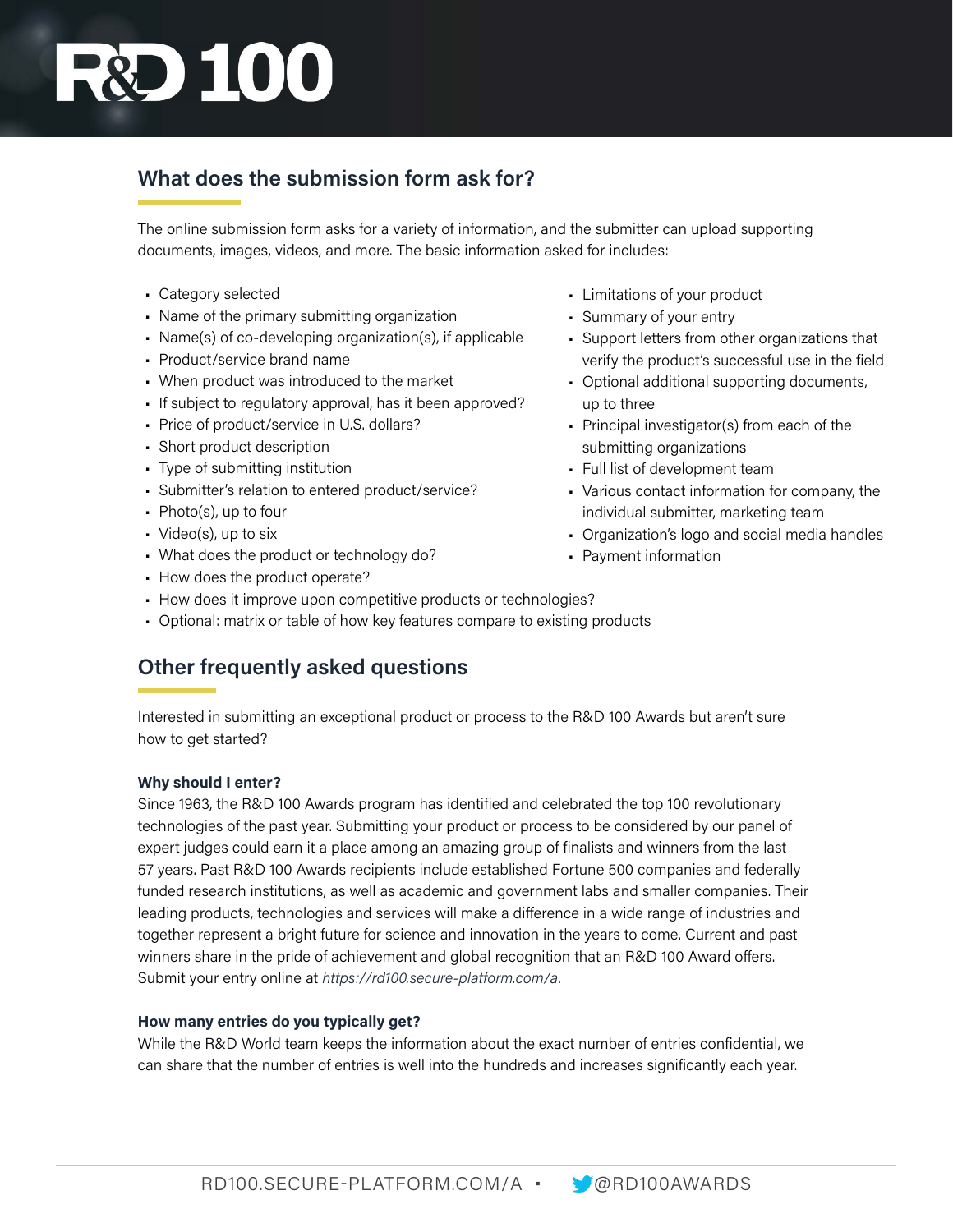### **DEC**

#### **Do labs and big companies have an advantage?**

Upon first glance at our list of R&D 100 Award recipients from previous years, it might seem that federally funded research facilities and large corporations have an advantage when it comes to winning an R&D 100 Award. We're happy to share that in this case looks are deceiving — some of our most interesting and surprising breakthrough innovations have come from smaller, newer companies that have shown the ability to innovate independently.

The R&D 100 Awards were created to level the playing field and honor the greatest inventions of the year, regardless of their origins. We ensure that the group of judges who participate come from all walks of R&D life, from small businesses and universities to major laboratories and firms. One of the most important aspects of the R&D 100 Awards is the diversity and expertise of its judges, which ensures a balanced and fair judging process. We do not allow anyone who may have a conflict of interest with any given entry to participate as a judge on that submission.

#### **Does anyone have access to my submission materials besides the editors and the judges?**

We take pride in the fact that any materials submitted with an entry to the R&D 100 Awards are for the judges' eyes only. Any exceptions are noted on the submission form, such as short descriptions of the products and photos that may be used in R&D World magazine, website or newsletters.

#### **Why do I have to pay an entry fee?**

There are two reasons why we charge an entry fee for submissions to the R&D 100 Awards: To help to ensure the integrity of the pool of entrants. And to cover the internal production costs of putting on such an amazing black-tie event.

#### **Can I submit a product in multiple product categories?**

Yes. You can submit a single product in as many categories as you would like. However, it is important to note that the mission of the R&D 100 Awards is to identify and honor the top 100 new technologies of the year. Therefore, your product can only win in a single product category. However, a single entry can win in both a standard category and a Special Recognition Category.

Please also note that the entry fee applies for each award category in which a single product is entered.

#### **How do the Special Recognition categories work?**

These categories are additions to entering the R&D 100's six regular categories. If you are entering something in one of the six regular categories, you may also enter it in any Special Recognition categories for an additions submission fee. You cannot enter something in a Special Recognition category without first entering it in a regular category.

#### **I entered my product last year but did not win. Can I enter again?**

Yes. You can enter your product again if it is still eligible. However, we recommend that you only opt to do so if you have made improvements to your product. If you have questions about resubmitting your product for the 2021 R&D 100 Awards, please contact the team at *[pheney@wtwhmedia.com](mailto:pheney%40wtwhmedia.com?subject=RD%20100%20Submission)*.